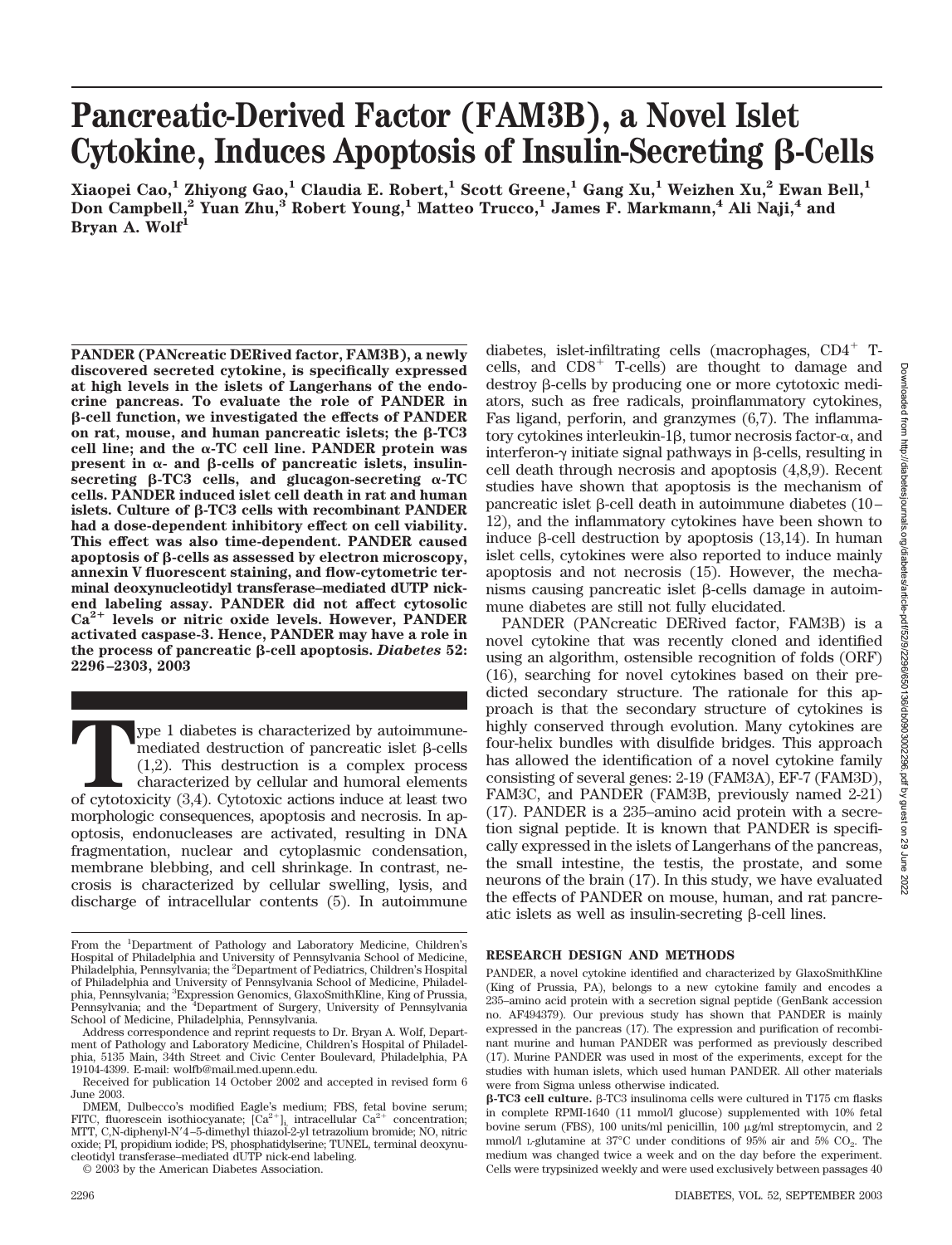

**FIG. 1. Expression of PANDER in human islets, β-TC3 cells, and α-TC3 cells. Human islets were gently pelleted and cut into 4-µm sections. α-TC3** and  $\beta$ -TC3 cells were cultured in the chambers of poly-L-lysine–coated Lab-Tek Chamber slide system. Sections were treated with appropriate **antibodies as described in RESEARCH DESIGN AND METHODS and analyzed by fluorescent confocal microscopy. Immunostaining of insulin (green) and PANDER** (red) or glucagon (green) and PANDER (red) were used to localize PANDER in normal human islets (images of rows 1 and 2),  $\beta$ -TC3 cells (row 3), and  $\alpha$ -TC3 cells (row 4). Results are representative of three independent experiments.

and 53. For PANDER studies,  $\beta$ -TC3 cells were fed for 24 h before use and washed with prewarmed RPMI-1640 (3 mmol/l glucose, 1% FBS) twice. Cells were then cultured in RPMI-1640 (1% FBS, 3 mmol/l glucose) supplemented with PANDER as indicated. Vehicle-treated cells served as controls.

α-TC3 cell culture. α-TC3 cells were cultured in T175 cm flasks in complete Dulbecco's modified Eagle's medium (DMEM) (25 mmol/l glucose) supplemented with 15% FBS, 100 units/ml penicillin, 100  $\mu$ g/ml streptomycin, and 2 mmol/l L-glutamine at  $37^{\circ}$ C under conditions of 95% air and 5% CO<sub>2</sub>. The medium was changed twice a week and on the day before the experiment. Cells were trypsinized weekly and were used exclusively between passages 37 and 41. For PANDER studies,  $\alpha$ -TC3 cells were fed for 24 h before use and washed with prewarmed DMEM (25 mmol/l glucose, 5% FBS) twice. Cells were then cultured in DMEM (1% FBS, 25 mmol/l glucose) supplemented with PANDER as indicated.

**Isolation of pancreatic islets.** Male Sprague-Dawley rats or C57 black mice (Charles River Laboratories, Boston, MA) were injected with Nembutal. After the rats were anesthetized, the bile duct was cannulated, and the pancreas was inflated with  ${\sim}20$  ml Hank's balanced buffer. The inflated pancreas was removed and cleaned of its lymph nodes, fat, blood vessels, and bile duct. Tissue was digested with collagenase P (Roche Molecular Biochemicals) as previously described (18,19) and purified on a discontinuous Ficoll gradient. Isolated islets were washed and cultured in complete CMRL-1066 (supple-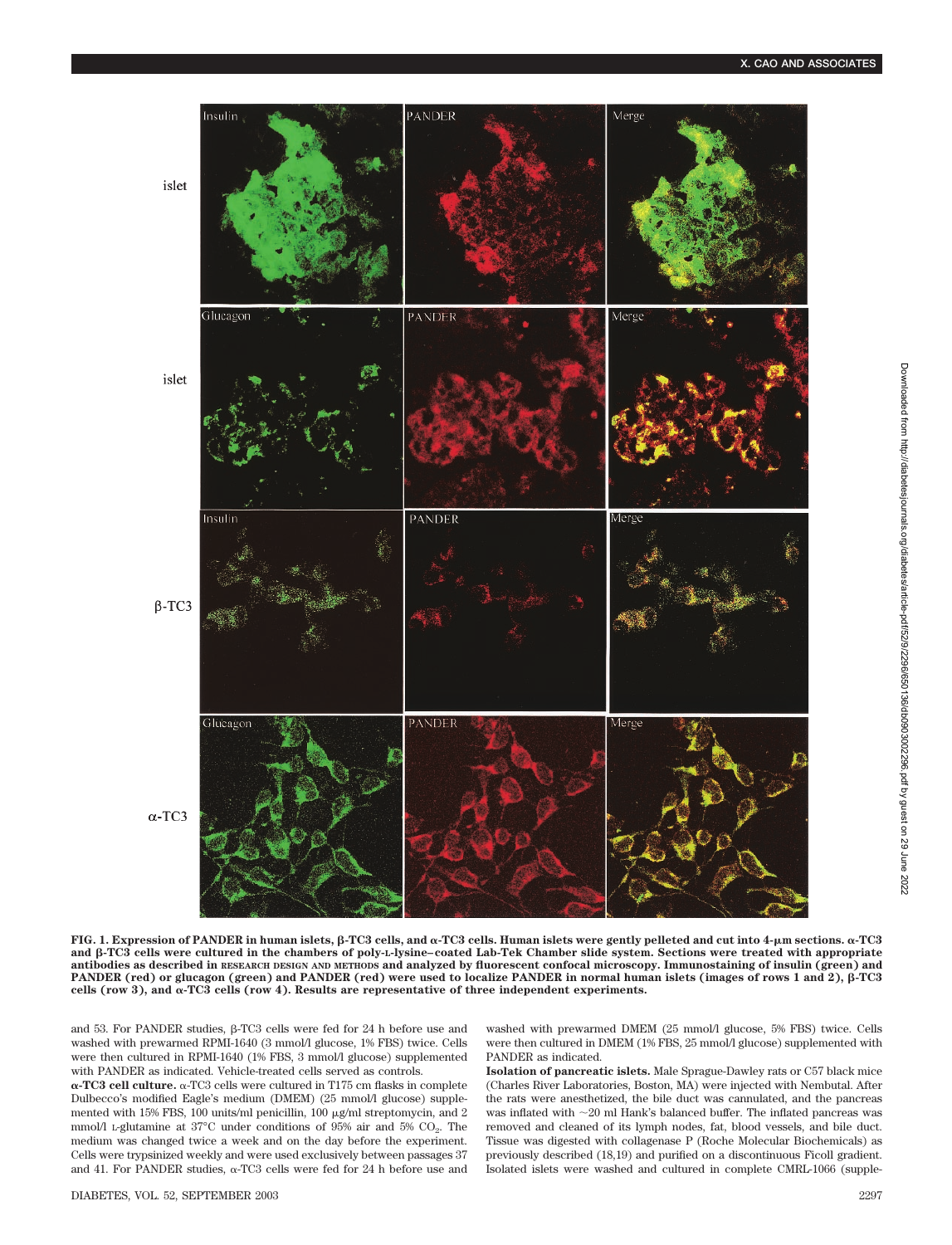

**FIG. 2. Cytotoxic effects of PANDER on rat islets. Rat islets were placed into 6-well plates and cultured in complete CMRL-1066 with vehicle (***A***) or with 4 nmol/l PANDER (***B***) for 7–9 days. Islet cell viability was determined by incubation with PI as described in RESEARCH DESIGN AND METHODS, followed by confocal microscopy analysis (***A* **and** *B***). Total fluorescence intensity of the islets in each well was quanti**tated by a fluorometer  $(C)$ . Results are expressed as the means  $\pm$  SE of **three independent experiments.**  $^*P$  **< 0.05.** 

mented with 10% FBS, 5.6 mmol/l glucose, 2 mmol/l L-glutamine, 100 units/ml penicillin, and 100  $\mu$ g/ml streptomycin) culture medium at 37°C (95% air and  $5\%$  CO<sub>2</sub>). Human islets were obtained from the Islet Isolation Core of the Juvenile Diabetes Foundation–Penn Islet Transplantation Center. Human islets were cultured in CMRL (lot no. 99603007, supplemented with 10% FBS,  $2$  mmol/l L-glutamine, 100 units/ml penicillin, and 100  $\mu$ g/ml streptomycin; Mediatech, Cellgro, VA) at 37°C under 95% air and 5% CO<sub>2</sub>.

**Confocal microscopy.** Human islets were centrifuged at 600*g* for 5 min, and the pellet of islets was embedded with frozen tissue embedding media (Fisher Diagnostic). The islet mass was then cut into sections of 4  $\mu$ m and stored at  $-80^{\circ}$ C until use.  $\alpha$ -TC3 cells and  $\beta$ -TC3 cells were seeded and cultured in the chambers of a poly-L-lysine–coated Lab-Tek chamber slide system (Nalge Nunc). On the day of the experiment, sections were washed twice with cold



**FIG. 3. Cytotoxic effects of PANDER on human islets. Human islets were placed into 6-well plates and cultured in complete CMRL-1066 with vehicle (***A***) or with 4 nmol/l PANDER (***B***) for 7–9 days. Islet cell viability was determined by incubation with PI as described in RESEARCH DESIGN AND METHODS, followed by confocal microscopy analysis (***A* **and** *B***). Total fluorescence intensity of the islets in each well was quanti**fied by a fluorometer  $(C)$ . Results are expressed as the means  $\pm$  SE of **three independent experiments. \****P* **< 0.05.**

PBS, fixed with acetone at  $-20^{\circ}$ C for 5 min, and then incubated with 5% BSA in PBS for 30 min at room temperature. Sections were then treated with a mixture of antibodies of goat anti-insulin (1:50 dilution; Santa Cruz) and rabbit anti-PANDER (1:50 dilution; GlaxoSmithKline) or a mixture of goat antiglucagon (1:50 dilution; Santa Cruz) and rabbit anti-PANDER (1:50 dilution; GlaxoSmithKline) for 2 h at room temperature. The sections were washed and treated with a mixture of donkey anti-goat fluorescein isothiocyanate (FITC; 1:100 dilution) and donkey anti-rabbit rhodamine (1:200 dilution; Jackson ImmunoResearch, Chester, PA) in 2% normal donkey serum in PBS for 1 h in the dark. The sections were washed with ice-cold PBS again and mounted with PermaFluor reagent (Immunon). Samples were visualized by fluorescent confocal microscopy (Leica). Images were captured using Leica TCS SP2 fluorescent microscopy using a HeNe-argon laser as a light source. Leica confocal software was used to operate the microscopy and laser source. Each image was collected with excitation at 488 nm, emission at 520 nm (green, FITC), and with excitation at 543 nm, emission at 610 nm (red, rhodamine), concurrently. The images were analyzed using Leica confocal software.

## **Cell viability determination**

*C,N-diphenyl-N4–5-dimethyl thiazol-2-yl tetrazolium bromide assay.* The C,N-diphenyl-N4–5-dimethyl thiazol-2-yl tetrazolium bromide (MTT) assay is an indirect measure of  $\beta$ -cell viability (20). The assay is based on the ability of viable cells to reduce MTT to insoluble colored formazan crystals.  $\beta$ -TC3 cells were plated in 24-well plates  $(1 \times 10^6)$  on the day before the experiment. After culture with or without PANDER, cells were washed twice with Krebs-HEPES buffer (115 mmol/l NaCl, 24 mmol/l NaHCO<sub>3</sub>, 5 mmol/l KCl, 1 mmol/l MgCl<sub>2</sub>, 2.5 mmol/l CaCl<sub>2</sub>, 25 mmol/l HEPES, and 1% BSA, pH 7.4) with no glucose and incubated in 1 ml Krebs-HEPES buffer (0 mmol/l glucose) with 0.5 mg/ml MTT for 60 min at 37°C. The supernatant was discarded, and cells in each well were lysed with 500  $\mu$ l of 2-propanol and incubated for 1 h at room temperature. The optical density of the resultant colored 2-propanol was measured at 560 nm on a MicroKinetics plate reader.

 $\bm{An}$  pexin  $\bm{V}$  and propidium iodide staining. Annexin V is a Ca $^{2+}$ -dependent phospholipid-binding protein with a high affinity for phosphatidylserine (PS). In normal cells, PS is located on the cytoplasmic surface of the cell membrane. In apoptotic cells, PS is translocated from the inner to the outer surface of the cell membrane. Annexin V labeled with a fluorophore can identify apoptotic cells by binding to PS exposed on the outer leaflet.  $\beta$ -TC3 cells were treated with vehicle or with 4 nmol/l PANDER for 2 days and then washed once with ice-cold PBS followed by annexin V binding buffer (10 mmol/l HEPES, 140 mmol/l NaCl, and  $2.5$  mmol/l CaCl<sub>2</sub>, pH 7.4). Cells were then resuspended with annexin V binding buffer and incubated with  $25 \mu l$  annexin V/100  $\mu l$  binding buffer and 10  $\mu$ g/ml propidium iodide (PI) for 15 min at room temperature in the dark. Cells were washed again with annexin V binding buffer and analyzed by confocal microscopy with excitation at 488 nm (green, annexin V) and 543 nm (red, PI), concurrently.

*Quantitative assay of PI nuclear staining.* PI is a highly polar dye that penetrates cells with damaged membranes and stains the nuclei red. After -TC3 cells were cultured with PANDER, PI solution was added to each well (final 10  $\mu$ g/ml) and incubated for 15 min at room temperature in the dark. Islets were stained with  $15 \mu g/ml$  PI for  $45 \mu m$  at room temperature. Cell images were visualized by a Nikon fluorescence microscope (Diaphot) connected with a Hamamatsu digital camera (C4742-95) at  $40\times$  magnification and were analyzed with SimplePCI software (Compix Imaging Systems, Cramberry, PA) with excitation at 488 nm and emission at 510 nm. For each well, three or more random pictures (at  $40\times$ ) were acquired under bright and fluorescence microscopy. Apoptotic cells were detected by their fragmented red nuclei, whereas necrotic cells were detected by their intact red nuclei. The percentage of apoptotic and necrotic cells was determined by counting all of the red-stained cells divided by all of the cells in the bright-field pictures. A minimum of 500 cells was counted per well. For quantitative analysis of islet viability, the PI fluorescence intensity of the total islets in each condition was measured with a fluorometer (Victor 2000; PerkinElmer).

*Terminal deoxynucleotidyl transferase–mediated dUTP nick-end labeling assay.* An in situ cell death detection kit (Boehringer Mannhein, Indianapolis, IN) was used to quantify apoptotic cells. In this method, terminal deoxynucleotidyl transferase was used to catalyze the polymerization of fluorescein-labeled nucleotides to free 3-OH termini of DNA strand breaks. After 2 days culture with vehicle or with 4 nmol/l PANDER,  $\beta$ -TC3 cells were trypsinized and washed twice with cold PBS/1% BSA. Cells were then fixed with 200  $\mu$ l 4% paraformaldehyde and incubated 30 min at room temperature. After rinsing with PBS, cells were resuspended with  $250 \mu$  of permeabilization solution (0.1% Triton X-100 in 0.1% sodium citrate) and incubated on ice for 10 min. Then, 50 ul of terminal deoxynucleotidyl transferase–mediated dUTP nick-end labeling (TUNEL) reaction mixture was added to samples and the positive controls  $(50 \text{ µ})$  of label solution only was added to the negative controls), and cells were incubated at 37°C for 1 h. Apoptotic cells were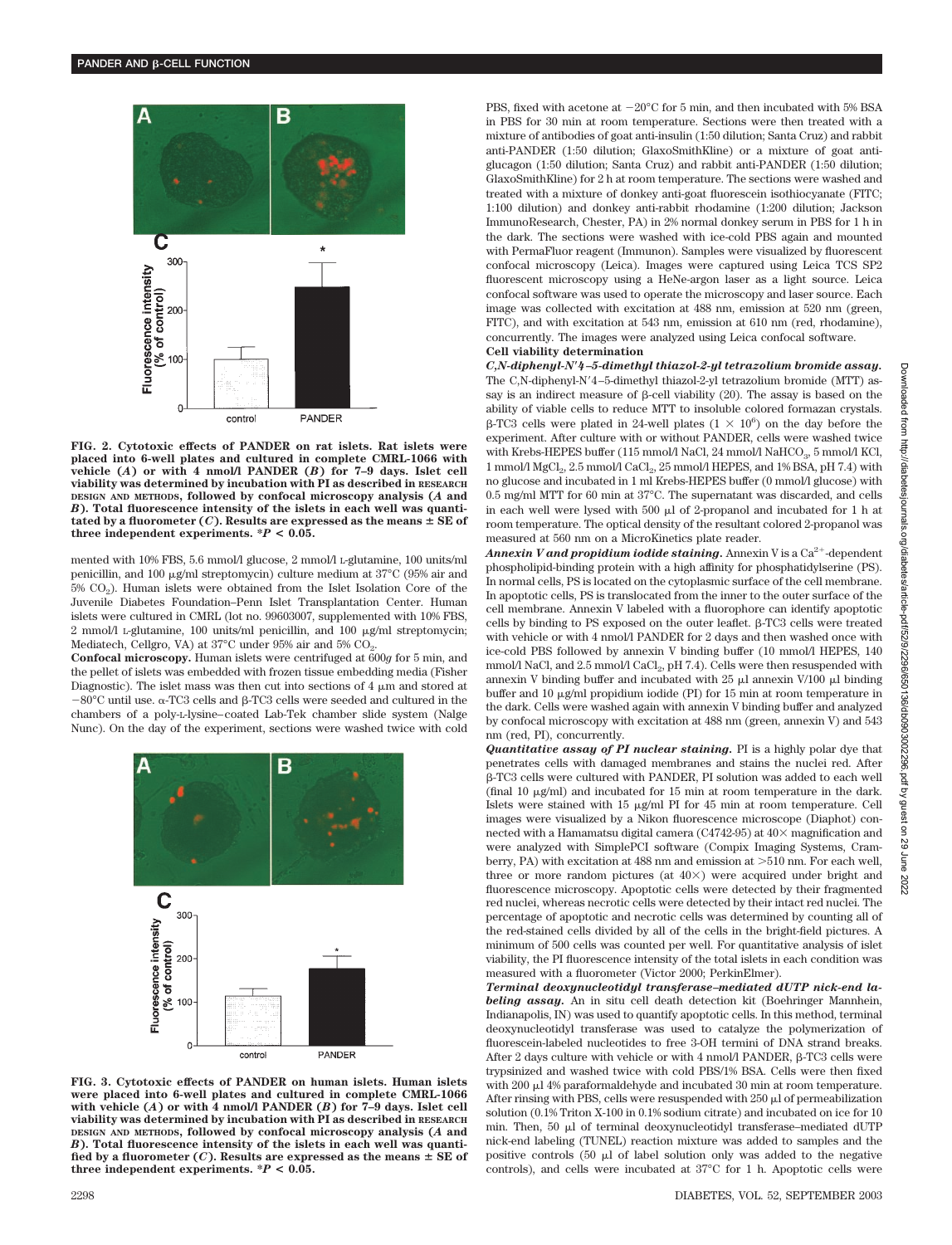

**FIG. 4. Apoptotic effects of PANDER on mouse islets. Mouse islets were cultured in CMRL-1066 (10% FBS). Islets were treated with vehicle** (*A*) or with 4 nmol/l PANDER ( $\overrightarrow{B}$  and  $C$ ) for 4–5 days. Cell **apoptosis was measured by electron microscopy as described in RE-SEARCH DESIGN AND METHODS. Apoptotic cells in islets were detected by nuclear condensation (a), irregular dilation of the nuclear envelope (b), granule dilution (c), clumped and condensed mitochondria (d), and flocculent density of the mitochondria (e). Results are representative of two independent experiments.**

hyde and 2% paraformaldehyde in sodium cacodylate buffer for 4 h. The islets were collected from the dish to make a pellet. After washing, osmication, and dehydration with ethanol and propylene oxide, the pellets were embedded in EM-Bed 812 and polymerized at 70 $^{\circ}$ C for 48 h. Semithin sections (1  $\mu$ m) were stained with Toluidine blue to screen general cell morphology. Ultrathin sections (80 nm) were cut with a diamond knife, stained with uranyl acetate and lead citrate, and examined with a JEOL-1010 TEM (transmission electron microscopy) operated at the accelerated voltage of 80 kV.

**Nitrate/nitrite assay.** A Cayman chemical nitrate/nitrite assay kit was used to detect the sum of both nitrite  $(NO<sub>2</sub>)$  and nitrate  $(NO<sub>3</sub>)$ . Two hundred islets were transferred to each well in a 96-well plate with 200  $\mu$ l of complete CMRL, and they were incubated with the reagents indicated for 2 days. Then,  $100 \mu l$ of cell-free culture media was mixed with  $100 \mu l$  of Greiss reagent and incubated for 15 min, and the absorbance was determined at 540 nm with a Microkinetics plate reader (Fisher) (21).

Cytosolic free  $Ca^{2+}$  measurement.  $\beta$ -TC3 cells were plated on microscope glass coverslips in 6-well plates 2 days before the experiment and then cultured in RPMI-1640 supplemented with 1% FBS and 3 mmol/l glucose with vehicle or with 4 nmol/l PANDER. On the day of the experiment, cells were loaded with 2.5  $\mu$ mol/l fura-2 (Molecular Probes, Eugene, OR) at 37°C and 5%  $CO<sub>2</sub>$  for 30 min. The coverslip with the cells was then mounted in a perfusion chamber placed on a homeothermic platform set at 37°C and visualized by a Nikon fluorescence microscope (Diaphot) connected with a Hamamatsu digital camera (C4742-95), at  $20\times$  magnification. The cells were superfused with Krebs-HEPES buffer at 37°C. Fura-2 was excited at 340 nm and 380 nm and emitted at 510 nm. The fluorescence images were analyzed by SimplePCI software (Compix Imaging Systems). The concentration of  $Ca^{2+}$  was calculated by comparing the ratio of fluorescence at each pixel to an in vitro two-point calibration curve. The  $Ca^{2+}$  concentration is presented by averaging the values of all pixels of a single cell.

**Immunoblotting.**  $\beta$ -TC3 cells were cultured in 10-cm dishes in RPMI-1640 supplemented with 1% FBS, 3 mmol/l glucose, 100 units/ml penicillin, 100 g/ml streptomycin, and 2 mmol/l L-glutamine at 37°C under conditions of 95% air and 5% CO<sub>2</sub>. Cells were treated with vehicle or with 4 nmol/l PANDER for 20 h. Cell lysates were prepared and extracted with SDS sample buffer. Samples were analyzed by 15% SDS-PAGE and electrotransferred to Hybond



2 microns

identified by FITC staining and analyzed by flow cytometry. A Coulter EPICS Elite flow cytometer (Beckman-Coulter, Hialeah, FL) equipped with a 5-W argon laser operated at 488 nm and 260 mW output was used for all studies. Monomeric forms of the  $\beta$ -TC3 cells were electronically gated based on forward- and side-scatter measurements to exclude cell aggregates from evaluation. Fluorescence signals were collected with a photomultiplier tube configured with 550 nm dichroic and 525 nm band pass filters. A total of 10,000 events were collected into a 4-decalog single-parameter histogram for each sample. Percent positive cells were determined based on the evaluation of cells treated with TUNEL reagents lacking TdT (terminal deoxynucleotidyl transferase) using a cursor setting that yielded 2% positive cells.

*Electron microscopic determination of cell apoptosis in islets.* Mouse islets were cultured in complete CMRL-1066 in 6-cm dishes with vehicle or with 4 nmol/l PANDER for 4–5 days. Islet preparations were then washed briefly with prewarmed serum-free medium and fixed with 2.5% glutaraldeJune 2022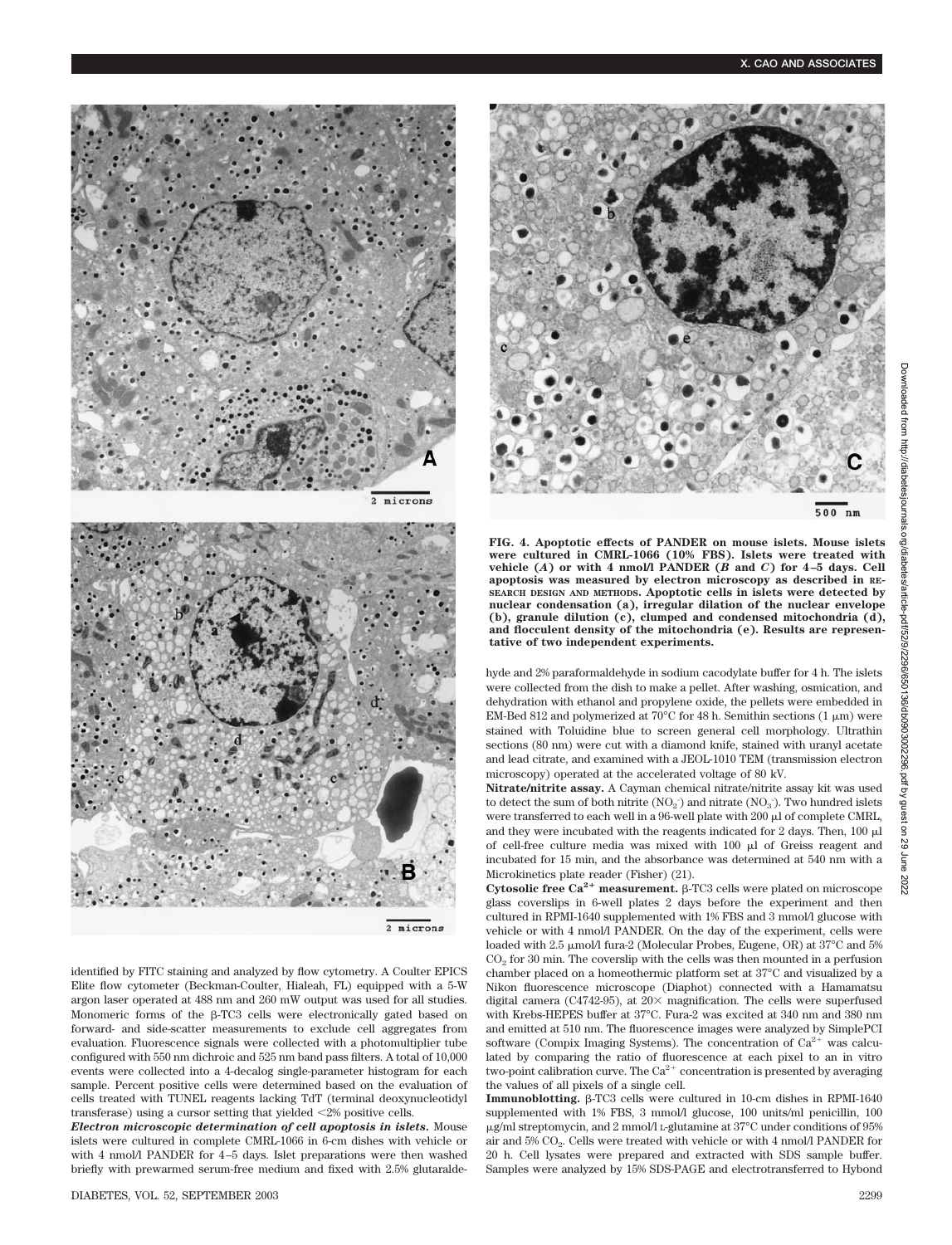

 $FIG. 5. PANDER affects  $\beta$ -TC3 cell line viability. *A*: Does-dependence of$ PANDER on  $\beta$ -TC3 cell viability.  $\beta$ -TC3 cells  $(1 \times 10^6)$  were plated in **12- or 24-well plates and cultured for 48 h in RPMI-1640 (1% FBS plus 3 mmol/l glucose) with different concentrations of PANDER. Cell viability was measured by MTT metabolism as described in RESEARCH DESIGN AND METHODS. B: Time-dependence of PANDER on β-TC3 cell viability. -TC3 cells were cultured as above without (control) or with 4 nmol/l PANDER for 1–5 days.** *C***: Dose-dependence of PANDER on** α-TC3 cell viability. α-TC3 cells were plated in 24-well plates and **cultured for 48 h in DMEM (1% FBS plus 3 mmol/l glucose) with different concentrations of PANDER. Cell viability was measured by MTT metabolism at each time point. Results are expressed as the means SE of optical density (OD) of five independent experiments in triplicate. \****P* **< 0.05; \*\****P* **< 0.01; \*\*\****P* **< 0.001.**

nitrocellulose membranes, which were then probed with antibodies to cleaved caspase-3 (Cell Signal) and PANDER (GlaxoSmithKline). For PANDER expression, only the control lysates were used. Immunoblot analysis was performed using enhanced chemiluminescence Western blotting detection reagents (Amersham Phamacia Biotech).

**Statistical analysis.** Data are presented as the means  $\pm$  SE. Statistical significance of differences between groups was analyzed by unpaired Student's *t* test or by one-way ANOVA when more than two groups were compared.

## **RESULTS**

PANDER was clearly localized to the islets of Langerhans of human pancreas and colocalized with insulin as well as glucagon (Fig. 1), suggesting that PANDER is expressed in



FIG. 6. Annexin V and PI staining of β-TC3 cells treated with PANDER.  $\beta$ -TC3 cells (1  $\times$  10<sup>6</sup>) were plated in 10-cm dishes and cultured in **RPMI-1640 (1% FBS). Cells were treated with vehicle (***A* **and** *B***) or with 4 nmol/l PANDER (***C* **and** *D***) for 48 h, incubated with annexin V and PI, and analyzed by confocal microscopy. Apoptosis was measured by annexin V staining (green). Late apoptosis or necrosis were detected by PI staining (red nuclei). Results are representative of three independent experiments.**

pancreatic  $\beta$ - and  $\alpha$ -cells in the human islets. Immunofluorescent double-staining of insulin and PANDER in  $\beta$ - and  $\alpha$ -TC3 cells (Fig. 1) also demonstrated the colocalization. A protein band around 23 kDa, the expected mass of PANDER, was detected in Western blots of lysates from insulin-secreting cell lines  $(\beta$ -TC3) and blotted with anti-PANDER antibody (Fig. 9*A*).

The effect of PANDER on rat and human islet-cell viability was measured by confocal microscopy analysis and quantitative assay of fluorescence intensity after PI staining. After 7–9 days culture with 4 nmol/l PANDER, there was an increase in dead cells in the PANDER-treated rat and human islets (Figs. 2*B* and 3*B*) compared with vehicle-treated islets (Figs. 2*A* and 3*A*). As shown in Figs. 2*C* and 3*C*, the increase in PI-staining cells was significantly higher in PANDER-treated rat and human islets compared with control. Electron microscopy analysis of PANDER-treated mouse islets showed that PANDER induced different stages of apoptotic morphologic changes in the cells, which included condensation in the nuclei, granule dilution, clumped and condensed mitochondria, and nuclear envelopes with irregular dilation in the early stage (Fig. 4*B*). PANDER also induced flocculent density of mitochondria, more condensation in the nuclei, and more diluted granules in the late stage (Fig. 4*C*).

To determine the dose-dependency of PANDER's cytotoxic effects, insulin-secreting  $\beta$ -TC3 cells were incubated in RPMI-1640 with increasing amounts of PANDER for 48 h and then evaluated for cell viability with the MTT assay. As shown in Fig. 5*A*, a low dose of 4 pmol/l PANDER had no effect on  $\beta$ -TC3 cell viability, but a dose-dependent inhibitory effect on cell viability was observed with PANDER concentrations 40 pmol/l. The optical densities in the MTT assay were  $0.70 \pm 0.05$  (vs. control 0.77  $\pm$  0.05, *P*  $>$  0.05), 0.61  $\pm$  0.05 (vs. control *P*  $<$ 0.05), 0.54  $\pm$  0.05 (vs. control  $P < 0.01$ ), and 0.48  $\pm$  0.05 (vs. control  $P < 0.001$ ) for 4, 40, and 400 pmol/l and 4 nmol/l of PANDER, respectively. Furthermore, exposure of  $\beta$ -TC3 cells to 4 nmol/l PANDER for 24 h to 5 days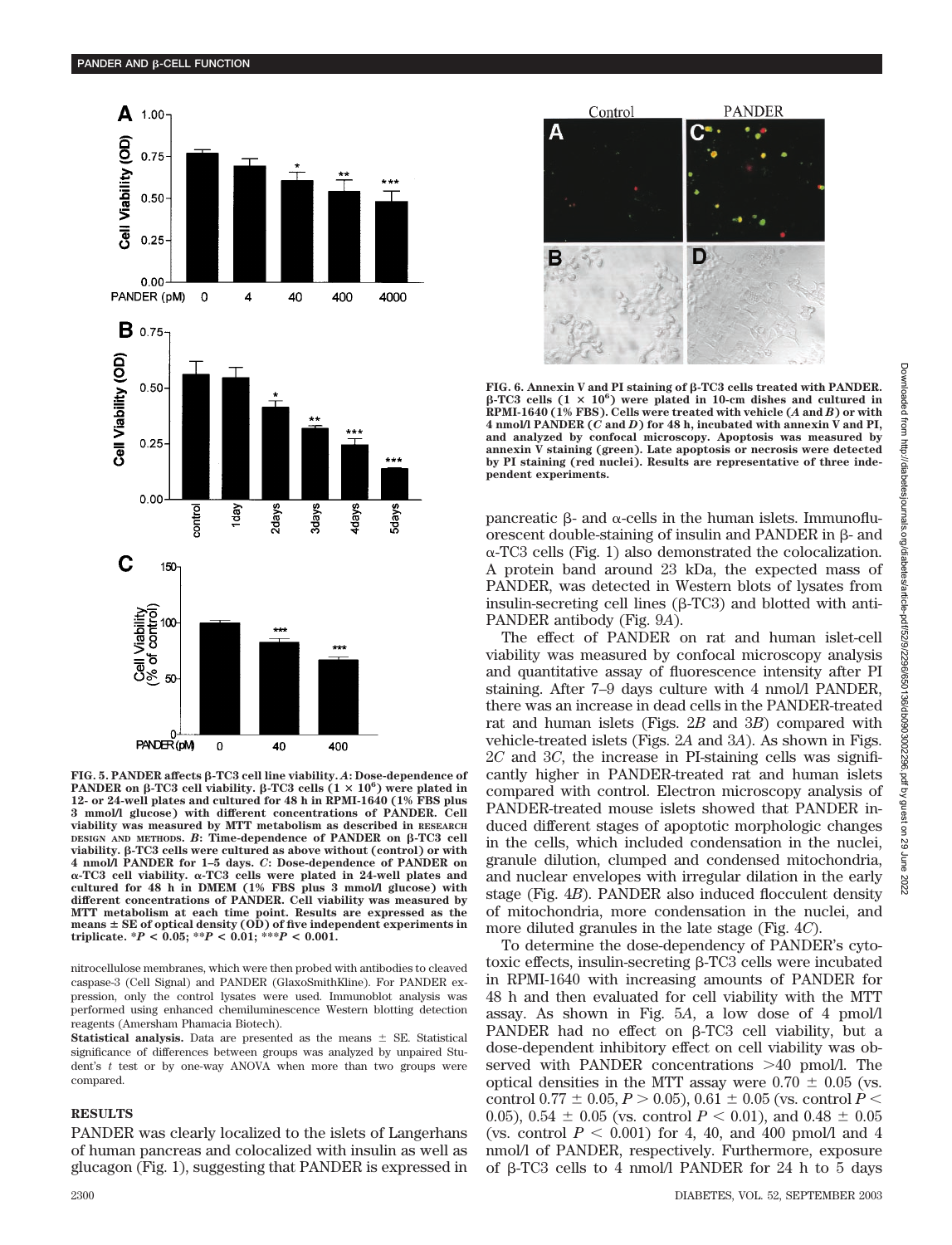

induced a time-dependent inhibitory effect on  $B-TC3$  cell viability. Cell viability was inhibited by 27, 43, 55, and 75% at 2, 3, 4, and 5 days, respectively, even though PANDER had no significant effect at 24 h (Fig. 5*B*).

To determine the cytotoxic effect of PANDER on glucagon-secreting  $\alpha$ -cells,  $\alpha$ -TC3 cells were treated with or without 40 or 400 pmol/l PANDER for 48 h before cell viability was measured by the MTT method. Cell viability was decreased to  $82.8 \pm 3.3$  or  $67.0 \pm 3.5$ % compared with control by 40 or 400 pmol/l PANDER, respectively  $(P \leq$ 0.05) (Fig. 5*C*). These results imply that PANDER is also cytotoxic to  $\alpha$ -cells.

Both annexin V fluorescence staining and PI fluorescence staining were used to analyze the morphologic changes of  $\beta$ -TC3 cells treated by PANDER. After a 48-h culture with 4 nmol/l PANDER or with vehicle (control), PANDER-treated cells had a much higher percentage of annexin V–positive apoptotic cells (green membrane fluorescence) and PI-positive necrotic cells (red nuclei fluorescence) than vehicle-treated cells, confirming the findings of the MTT assay (Fig. 6). To obtain a quantitative assessment, PANDER-treated  $\beta$ -TC3 cells were stained with PI and counted. Compared with control, there was an almost threefold increase of necrotic cells in the PANDERtreated cells than the control cells. The presence of different concentrations of FBS (1–10%) did not prevent PANDER-



FIG. 7. PI staining of control and PANDER-treated  $\beta$ -TC3 cells.  $\beta$ -TC3 cells ( $1 \times 10^6$ ) were plated in 24-well plates and cultured **in vehicle or with 4 nmol/l PANDER (***A***) for 48 h. Cell viability was determined with DNA-binding dye PI as described in RE-SEARCH DESIGN AND METHODS. The nuclei of the cells with damaged cell membranes are stained by PI and emit red fluorescence. Apoptotic cells were detected by fragmented nuclei (indicated by green arrows), whereas necrotic cells were detected by intact red nuclei.** *B***: An estimate of the percentage of redstained cells. A minimum of 500 cells was counted in at least three random fields for each condition. Results are expressed** as the means  $\pm$  SE of nine independent experiments.  $\Box,$  vehicle; f**, PANDER. \****P* **< 0.05.**

induced toxicity (Fig. 7). Several of the PANDER-treated -TC3 cells showed condensation and fragmentation of the nuclei, suggesting that PANDER induced apoptosis in these cells (Fig. 7).

To further analyze PANDER-induced apoptosis in  $\beta$ -TC3 cells, DNA fragmentation was measured by TUNEL labeling of  $\beta$ -TC3 cells. The TUNEL method was first validated using negative and positive controls. First, the number of positive cells increased to 94.1  $\pm$  1.3% after DNase treatment of  $\beta$ -cell DNA compared with 1.3  $\pm$  0.2% in the negative control. Second, after  $H_2O_2$  killing of  $\beta$ -cells, the number of positive cells increased to  $65.9 \pm 18.2$ %. As shown in Fig. 8, PANDER (48-h treatment) caused a significant right shift of TUNEL labeling of  $\beta$ -TC3 cells analyzed by flow cytometry, resulting in a highly significant 7.5-fold increase in apoptotic  $\beta$ -TC3 cells compared with vehicle  $(16.4 \pm 5.1 \text{ vs. } 2.2 \pm 1.0, n = 7, P < 0.05)$ .

The level of cleaved caspase-3 was significantly increased in cells treated with PANDER for 20 h compared with control cells, as assessed by immunoblotting. Densitometric analysis of the cleaved caspase-3 bands showed an increase to 1,029  $\pm$  34% vs. control 100  $\pm$  16% (*P* < 0.0001), with no changes in caspase-3 between the two groups (Fig. 9*B*). Carbachol (1 mmol/l) induced a rapid



FIG. 8. TUNEL assay of  $\beta$ -TC3 cells treated with PANDER.  $\beta$ -TC3 cells  $(1 \times 10^6)$  were plated in 10-cm dishes and cultured in RPMI-1640 (1%) **FBS). Cells were treated with vehicle (***A***) or with 4 nmol/l PANDER (***B***) for 48 h. Apoptosis was measured by TUNEL flow cytometric analysis as described in RESEARCH DESIGN AND METHODS. Percentage of positive cells in 105 cells was then counted for each condition (***C***). Results are expressed as mean SE of seven independent experiments. \****P* **< 0.05.**

**FIG. 9. PANDER and caspase-3 levels in β-TC3 cells. β-TC3 cells were plated in 10-cm dishes and cultured in RPMI-1640. Cell lysates were subjected to 15% SDS-PAGE gel. PANDER expression was analyzed by immunoblotting with PANDER antibody (***A***). Caspase-3 and cleaved caspased-3 levels were analyzed by immunoblotting with anti–cleaved caspase-3 antibody (***B***) after cells were treated with vehicle or 5 nmol/l PANDER for 20 h. Data are representative of three independent experiments.**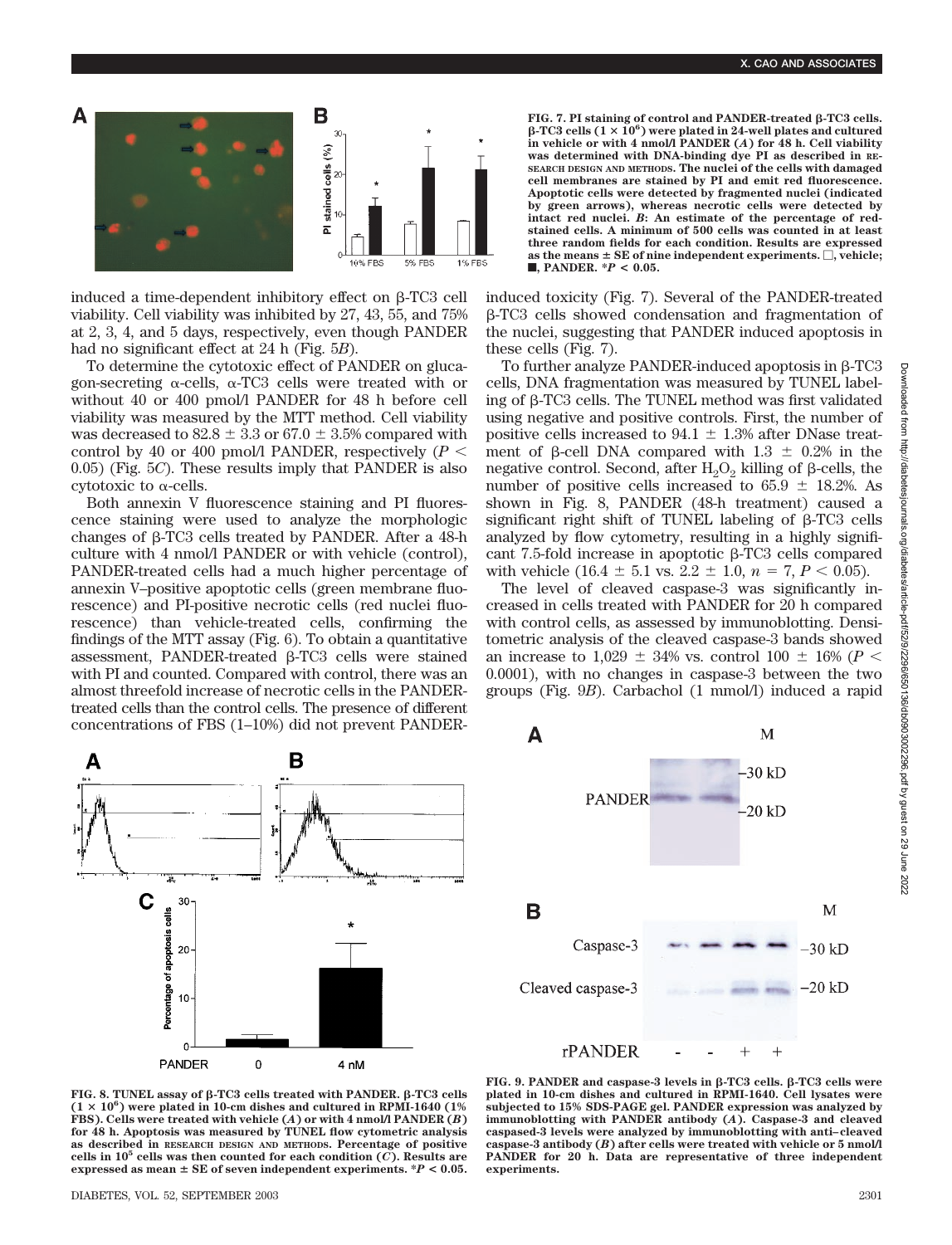and transient increase of cytosolic intracellular  $Ca^{2+}$  concentration  $([Ca^{2+}]_i)$  in both vehicle- and PANDER-treated -TC3 cells. The peak was about twofold higher than the average baseline (230.0  $\pm$  12.6 vs. 112.2  $\pm$  2.7 nmol/l Ca<sup>2+</sup> in the control cells,  $201.3 \pm 7.3$  vs.  $114.9 \pm 3.8$  nmol/l  $\text{Ca}^{2+}$ in the PANDER-treated cells;  $n = 7$ ). There was no significant difference between the control and the PANDER-treated cells in both the basal condition as well as the carbachol-stimulated condition. Also, potassium induced a rapid and fourfold increase of cytosolic  ${\rm [Ca^{2+}]}_{\rm i}$ in both vehicle- and PANDER-treated  $\beta$ -TC3 cells (467.5  $\pm$ 19.6 vs. 152.1  $\pm$  5.3 nmol/l Ca<sup>2+</sup> in the control cells,  $422.5 \pm 13.7$  vs. 160.4  $\pm$  6.3 nmol/l Ca<sup>2+</sup> in the PANDERtreated cells;  $n = 7$ ). There were also no significant differences between the control and the PANDER-treated cells under basal conditions and after potassium stimulation. To determine whether PANDER cytotoxicity was caused by elevated nitric oxide (NO) production, we measured levels of NO end products in the culture media. Mouse PANDER did not induce NO production at either of the concentrations tested (data not shown).

## **DISCUSSION**

PANDER is a member of a new cytokine family identified by a search for novel proteins with the unique architecture and topology of the short-chain, four-helix bundle cytokines (17). Although its function is unknown, PANDER was found to be specifically expressed in pancreatic islets of Langerhans, including  $\beta$ -cells as well as  $\alpha$ -cells, and is present in insulin-secreting  $\beta$ -cell lines. To elicit the potential role of PANDER in the pancreatic islets, we investigated whether PANDER affects pancreatic  $\beta$ -cell,  $\alpha$ -cell, and islet viability. We show that treatment of  $\beta$ -cells,  $\alpha$ -cells, and islets with PANDER causes cell death. PANDER inhibits  $\beta$ -cell viability in a dose-dependent as well as time-dependent manner. It induces  $\beta$ -cell apoptosis through caspase-3 activation.

 $\beta$ -Cell destruction in type 1 diabetes is the result of a chronic inflammatory lesion mediated by interaction between macrophages,  $CD4^+$  cells, and  $CD8^+$  T-cells. The role of the inflammatory cytokines interleukin-1 $\beta$ , tumor necrosis factor- $\alpha$ , and interferon- $\gamma$  produced by activated macrophages and  $CDS<sup>+</sup>$  T-cells in this process has been reported by many groups (7,22). Cytokines are important mediators of this process (9,15,23,24). There is extensive evidence that these cytokines cause  $\beta$ -cell destruction through necrosis or apoptosis (13), although apoptosis is considered the main mode of  $\beta$ -cell destruction in immune-mediated type 1 diabetes (10–12). However, the exact mechanisms underlying the apoptotic process are still controversial and obscure (25–29). The increased production of NO may be an important signal in cytokineinduced cell death  $(9,23)$ . In rat islets, NO can cause  $\beta$ -cell toxicity via different mechanisms (13,30), although in human pancreatic islets, cytokine-induced  $\beta$ -cell death may be independent of NO generation (2,15). PANDER, however, had no effect on NO production, suggesting that its mechanism of action is different from that of cytokines such as interleukin-1 $\beta$  and tumor necrosis factor- $\alpha$ .

Intracellular  $Ca^{2+}$  may have a role in apoptosis of the pancreatic  $\beta$ -cell (31,32). Increases in intracellular Ca<sup>2+</sup> can promote endonuclease activation, mitochondrial depolarization, and permeability transition and subsequent cytochrome c release, caspase activation, and apoptotic cell death (33,34). Other intracellular cysteine proteases, such as calpains, can be initiated by  $Ca^{2+}$  and are involved in apoptosis (32). It has also been reported that high glucose and tolbutamide can induce apoptosis in pancreatic  $\beta$ -cells in a Ca<sup>2+</sup>-dependent manner (35), and a calcium channel blocker can partially inhibit glibenclamide-induced  $\beta$ -cell apoptosis (33). In this study, we examined the effects of PANDER on  $\text{Ca}^{2+}$  homeostasis in β-cells. Neither basic  $\lbrack Ca^{2+} \rbrack_i$  nor carbachol- or potassiuminduced  $[Ca^{2+}]$  increase was affected by PANDER. Carbachol and potassium utilize different pathways to stimulate cytosolic  $Ca^{2+}$ . Carbachol releases  $Ca^{2+}$  from the endoplasmic reticulum, whereas potassium depolarizes the membrane, resulting in  $Ca^{2+}$  influx through voltage-dependent Ca<sup>2+</sup> channels (36). Clearly, PANDER does not affect  $Ca^{2+}$  homeostasis in pancreatic  $\beta$ -cells. Therefore, its proapoptotic effects in pancreatic  $\beta$ -cells are Ca<sup>2+</sup> independent.

Caspases are a family of proteases. They are present in most cells and are crucial mediators of apoptosis (37). Caspase-3 is at pivotal junction in the apoptotic pathway (38). It is activated by proteolytic cleavage into subunits of 19 and 17 kDa. Our data has shown that culture of  $\beta$ -TC3 cells with PANDER for 20 h significantly increased the 19- and 17-kDa cleaved caspase-3 subunit, suggesting that PANDER induces  $\beta$ -cell apoptosis via the caspase-3 pathway.

What is the role of PANDER in islet physiology and pathophysiology? PANDER is a novel, secreted cytokinelike protein present in  $\beta$ -cells of mouse, rat, and human pancreatic islets. Our initial observations indicate that recombinant PANDER has potent apoptotic effects on the -cell that are analogous to those originally described for interleukin-1 (39,40). Although the receptor for PANDER has yet to be identified, the demonstration that it kills  $\beta$ -cells in vitro suggests that the  $\beta$ -cells could be a target for the action of PANDER. Clearly, an understanding of the mechanisms regulating PANDER production and secretion are crucial to understanding how a  $\beta$ -cell–specific secreted protein can induce apoptosis of islets. Whether PANDER is involved in the pathogenesis of diabetes remains to be determined and is currently under investigation.

## **ACKNOWLEDGMENTS**

This work was supported by grants from the Juvenile Diabetes Research Foundation and the National Institutes of Health (DK-49814) and a Juvenile Diabetes Research Foundation Postdoctoral Fellowship. The Radioimmunoassay Core and Biomedical Imaging Core of the Penn Diabetes Center are supported by National Institutes of Health Grant DK-19525.

We thank the following University of Pennsylvania Diabetes Center Core facilities: the Insulin RIA Core for analysis of insulin secretion samples and the Biomedical Imaging Core for use of the confocal microscope and electron microscope.

#### **REFERENCES**

- 1. Kukreja A, Maclaren NK: Autoimmunity and diabetes. *J Clin Endocrinol Metab* 84:4371–4378, 1999
- 2. Mathis D, Vence L, Benoist C: Beta-cell death during progression to diabetes. *Nature* 414:792–798, 2001